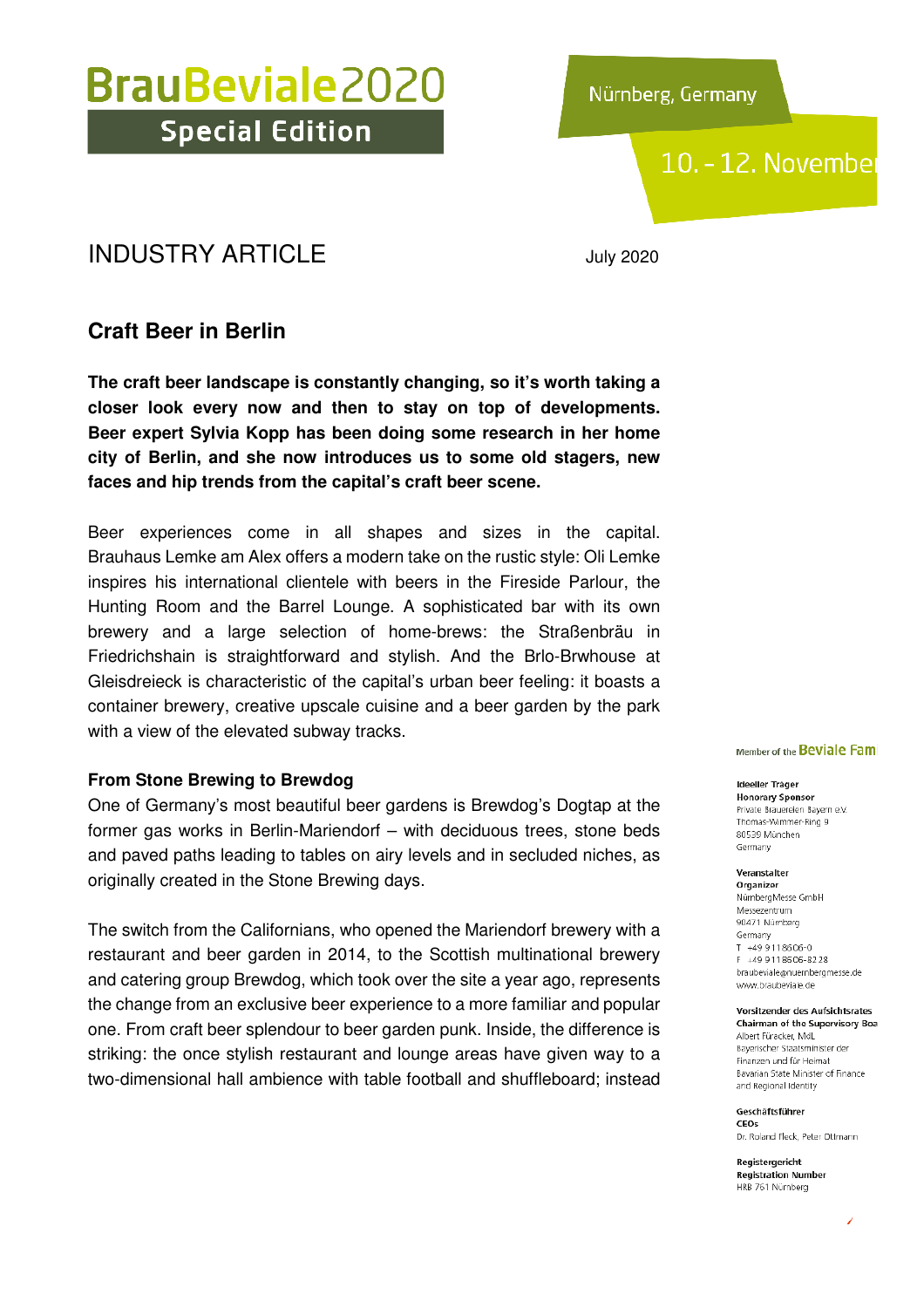### 10. - 12. Novembe

of the elegant bar under the gallery, there is now a blue container in the middle, with the counter surrounding it. The fancy cross-over cuisine has been replaced by international bar food. The extreme-hopped 'Arrogant Bastard' has had to yield to the balanced 'Punk IPA'.

This new mainstream appeal may be good for the Mariendorf brewery, as the former gas works rarely attracted enough guests during the Stone years due to its inconvenient location. However, Berlin and Germany have lost a real treasure of beer culture with the withdrawal of the Americans.

#### **New decade – new momentum**

So the end of the Stone also marked the end of the era of uncompromising pioneers in the Berlin beer scene. In the same year, the Bierfabrik in Marzahn and Brewbaker in Moabit closed their doors, and Alexander Himburg of Braukunstkeller left the city.

That was back in 2019, the disillusion of that time feels like an eternity ago. In 2020, the capital's beer scene has taken on a new lease of life: genius and madness are out, strategy and business acumen are in. A number of new entrepreneurs are investing to secure a place in the city.

Take the Berliner Berg Brauerei, for example: founded in 2015, until recently the Neukölln outfit was brewing its core assortment at the Schlossbrauerei Hohentann in Lower Bavaria. They only used their own 500-litre facility in the backyard on Kopfstrasse for special brews such as sour beer and cask-stored beer. But contract and small-scale brewing are now a thing of the past. The ground-breaking ceremony for the new 600-square-meter hall on Treptower Strasse, not far from Treptower Park, was held at the end of June. A 30-hectolitre brewhouse will be built here, initially only with barrel filling but later also with bottle filling.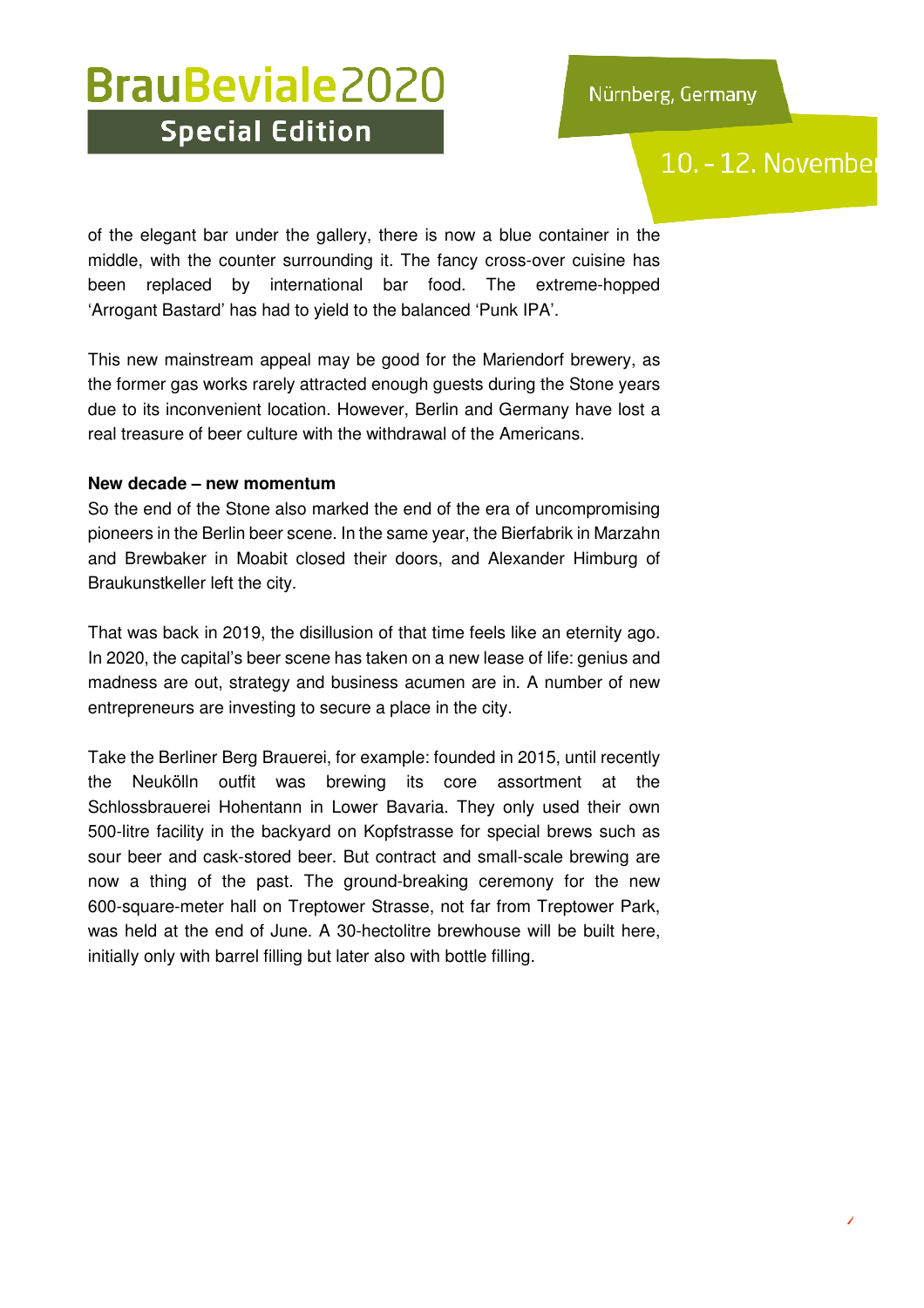## 10. - 12. November

### **Berliner Berg: establishing its own inner-city brewery thanks to new partners**

"Having our own inner-city brewery was always our goal," says Michéle Hengst, managing director and co-partner at Berliner Berg. Since joining the company in 2016, she has been developing and implementing the plans for this with her partners Robin Weber and Uli Erxleben. At BrauBeviale 2018, master brewer Torsten Vullriede finally received the quotations for a new brewing plant. And at BrauBeviale 2019, the Berliners signed the purchase contract for a mash and lauter tun, wort kettle, and whirlpool with pre-cooler and 'natural hop giver' at the stand of the Thuringian manufacturer ABN.

Berliner Berg is financing the  $E2$ -million investment with loans, municipal support and two new shareholders. In Florian Rehm, Jägermeister's main shareholder, and Mirco Wolf Wiegert, founder and owner of Fritz Cola, two big names in the beverage industry are joining the company with minimum stakes. "It's a great honour for us that two such successful entrepreneurs have placed their trust in us," says Michéle Hengst. A fruitful exchange on marketing and sales issues has already begun with the new partners. Berliner Berg is keen to be a 'connective brewery' that builds a bridge between traditional beers and craft beer, and that attracts the 'normal beer drinker'. According to Hengst, tradition doesn't always have to mean a Berliner Weiße. "Berlin is a pilsner city," she says. Her new beer, brewed with hop cones, bravely sets out to compete with the well-known TV brands at the taps and on supermarket shelves. There is also a plan to open a visitors' reception on Treptower Strasse, but that will not happen this year.

### **Former light bulb factory in Wedding is Vagabund's new home**

Tap room forever or expand? That was the decision faced by Matt Wallthall, Tom Crozier and David Spengler – the founders of the Vagabund Brewery in Wedding – around four years ago. After suffering a second slipped disc, Matt knew that he would not be able to continue brewing on the tiny 220-litre system forever. In terms of space, the small brew pub on Antwerpener Strasse, opened in 2013, had long since reached its limits.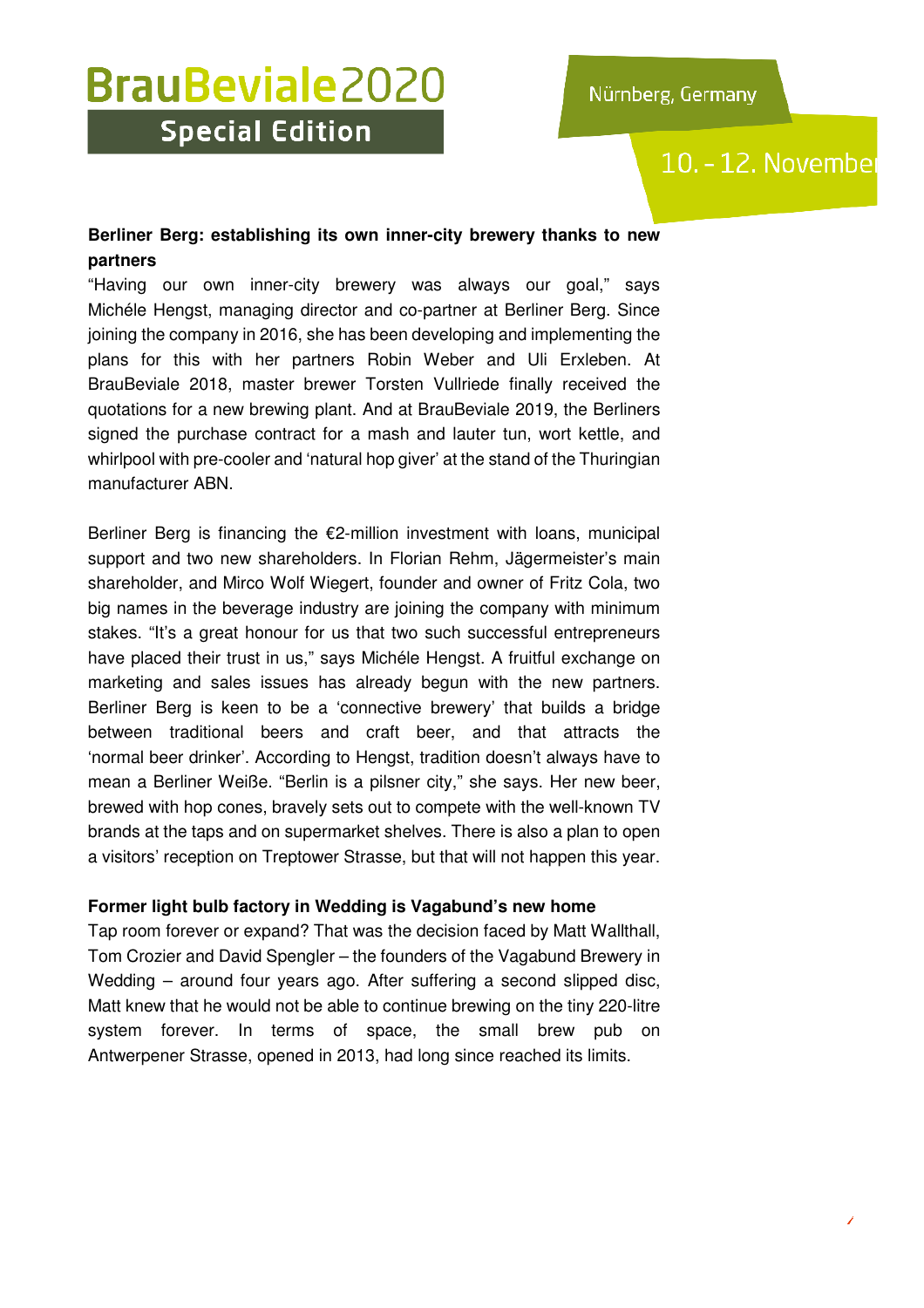## 10. - 12. Novembe

Matt explains, "I needed a new challenge, a new project." So he drafted business plans, submitted lengthy funding applications, and persuaded new shareholders, banks and the operators of the Osram factories that the venture was viable. And indeed, they gave Vagabund the go-ahead to use the former light bulb factory built in the 19th century – complete with two chimneys that will, from 2020 onwards, be the landmark for craft beer produced in Wedding!

The ground floor, which has a cozy ceiling height of two metres, will house the restaurant. Then the spacious, brightly lit hall on the upper floor will accommodate a 30-hl gem by Kaspar Schulz, plus another two 60-hl and four 90-hl tanks to start with – as well as a room for private events. The floor is currently being cast and the walls plastered. Vagabund expects to open a bar in the courtyard in August. With a pale ale, session IPA, ESB and a gose, they also have their eye on the retail trade.

Experimental beers will always be available here, says Matt: the craft brewer code demands it. But he particularly enjoys reaching consumers outside the craft beer bubble with compatible varieties

#### **Fuerst Wiacek: experimental approaches from Spandau**

Up-and-coming German brewers Lukasz Wiacek and Georg Fürst of Fuerst Wiacek were also on a shopping spree at the BrauBeviale in Nuremberg. They have been brewing their beers at Brlo Craft Zentrum Spandau for two years now. Two varieties a week, according to the plan for 2020: all special brews, but with the occasional repetition. Juicy & hazy, fruity sour beers, complex stouts. "Contract brewing is expensive," says Lukasz, "and only elaborate creations pay off." They would have more scope for lighter varieties in their own brewery. That is something they are on track to achieve this year: Fuerst Wiacek has signed a lease on a 1,200-square-metre hall in Siemensstadt in Spandau, and has ordered a 25-hl system from Krones/Steinecker – a three-appliance brewhouse that can be expanded to five units. The annual capacity is 30,000 hectolitres. "Our target is 5,000 to 8,000 hectolitres," says Wiacek confidently. The demand is there, he says. 80 percent of their production is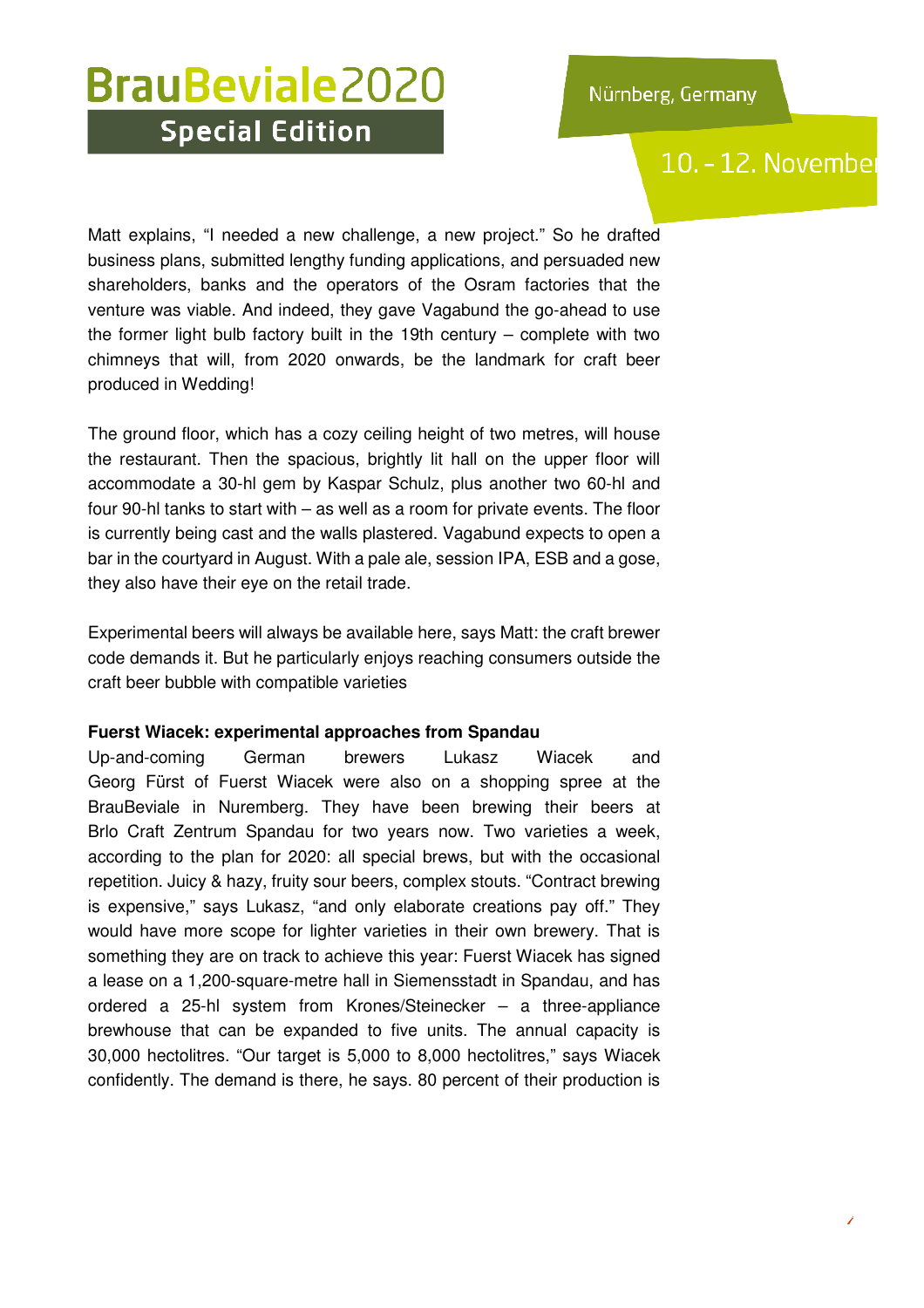### 10. - 12. Novembe

sold to other European countries, 20 percent in Germany. Since they started selling their beer in cans, domestic sales have finally been growing. The new brewery is intended as a pure production facility. "We will focus on ex works sales first and see whether the demand for a bar develops," says Wiacek.

#### **Double-digit growth for Brewdog**

The new decade promises to be a great one for beer in the capital. And the kettles are also getting into gear at the Berlin Brewdog brewery. Starting in July, its headliners 'Punk IPA', 'Brewdog Pale Ale', 'Elvis Juice', 'Kiez Keule' and 'Zwickel Helles' will be brewed using the 100-hl Steinecker system. Brewmaster Production Sebastian Feind has carried out numerous flavour matching trials in preparation for that. Now everything fits. The brewery says it is working at full capacity in Scotland. "We're looking into whether we can help out in Berlin.

But the top priority is to brew beers for Germany," says Feind. Brewdog is experiencing double-digit growth here, the company claims. Three new restaurants – including brewpubs – will open over the next few weeks, with more to follow. According to Marcus Thieme, CEO Germany, there are some promising projects in the pipeline for Dogtap Berlin. There has been talk of a music festival on the premises – Corona permitting. "Craft beer culture is not only about the beer," Thieme emphasises. "First you have to create an experience around the brand, then you sell that experience with every bottle."

With all the beer experiences, both tried-and-tested and future ones, "Beer brewed in Berlin" can become a bestseller and build up enough momentum to break through boundaries – despite the new level-headedness – and generate some genuine craft beer frenzy.

Only BrauBeviale can slow down this new momentum: "Only the absolutely essential is done in the brewery during the week of the event," says Brlo master brewer Michael Lembke. "We design the production schedule with the trade fair in mind so that as many employees as possible can visit the fair." Well then, cheers to the capital's brewers!